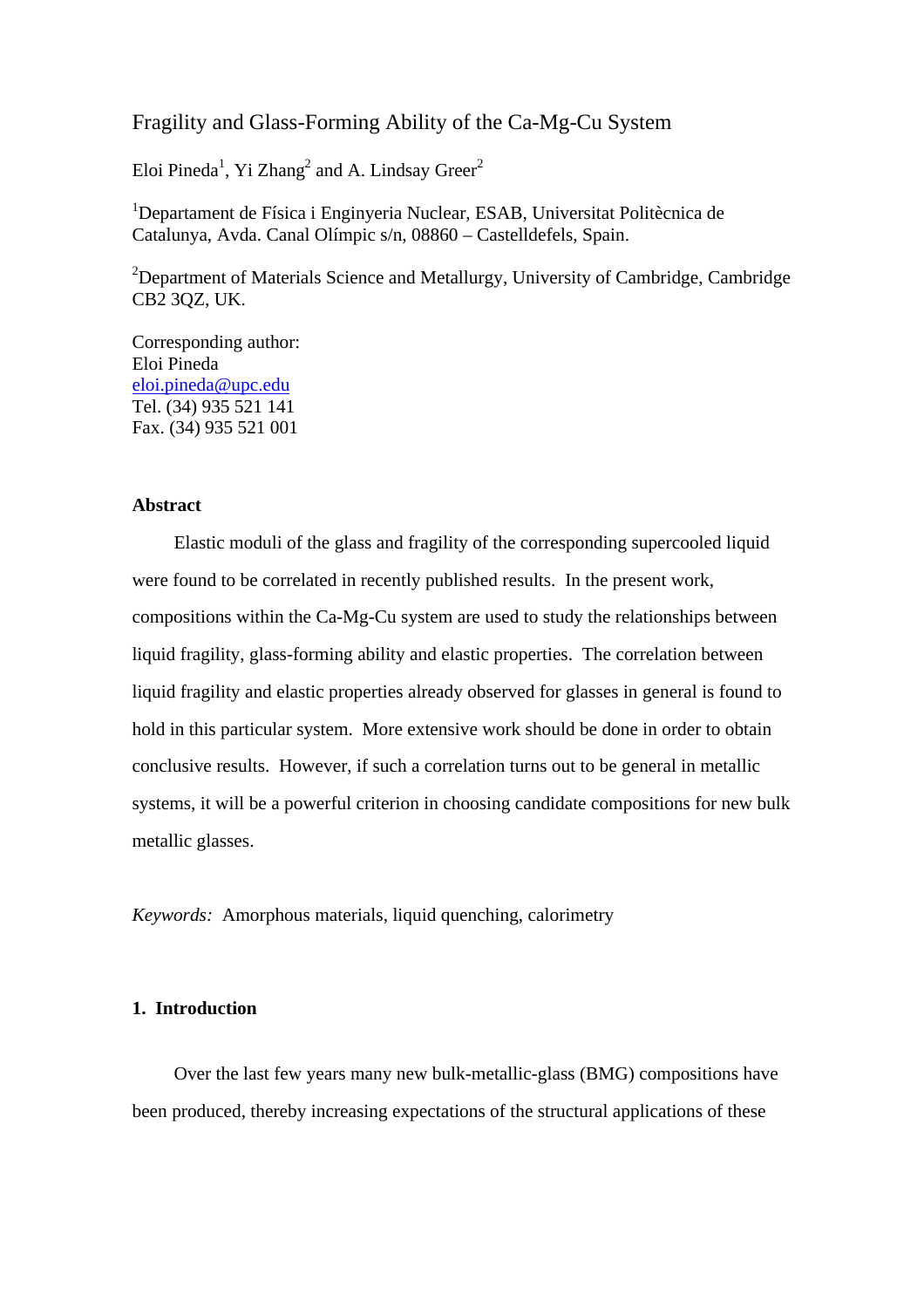alloys. Production of BMGs via melt casting is strongly limited by the glass-forming ability (GFA) of the alloy. The factors influencing GFA are then a subject of interest.

One of the principal factors affecting the GFA is the nature of the supercooled liquid. Near the glass-transition temperature  $T_g$  the properties of the liquid can be discussed in terms of the fragility parameter *m* that was first defined by Böhmer et al. [1], and given by

$$
m = \frac{\mathrm{d}\,\log_{10}t}{\mathrm{d}\,T_s/T}\bigg|_{T=T_s} \tag{1}
$$

where  $T$  is the temperature and  $t$  is a structural-relaxation time. A *strong* liquid behaviour (small *m*) is expected to promote GFA; the high viscosity throughout the supercooled liquid region hinders nucleation and growth of crystalline phases. Indeed, BMGs are relatively strong liquids in the Angell plot [2], with *m*=30–60, while conventional metallic glasses are commonly in the medium-fragile range, with *m*=50– 100 [3,4]. However, high GFA and strong-liquid behaviour are not closely related: the best metallic glass-forming alloy  $(Pd_{40}Ni_{10}Cu_{30}P_{20}$ , at.%) has  $m=59$  and then is on the fragile end among the BMG-forming alloys.

Recent works have related the fragility of the supercooled liquid to the number of components in the alloy [5] and to the elastic constants of the glass [6, 7]. In the latter case, it seems that the Poisson ratio (ν) of the glass, or in similar way the ratio between bulk  $(K)$  and shear  $(G)$  moduli, is directly related to the fragility of the liquid: the higher *K/G*, the more fragile the liquid.

Lewandowski et al. [8] showed a direct relationship between the Poisson ratio of BMGs and their ductile-brittle behaviour. Hence, there may be a connection between the liquid fragility (and so the GFA) and the mechanical properties of metallic glasses. If a significant relationship were confirmed, it would be a key point in determining the applicability of BMG compositions as structural materials.

The aim of this work is to check the general correlation between liquid fragility and elastic moduli described in refs. [6, 7] in a single compositional system. Ribbons of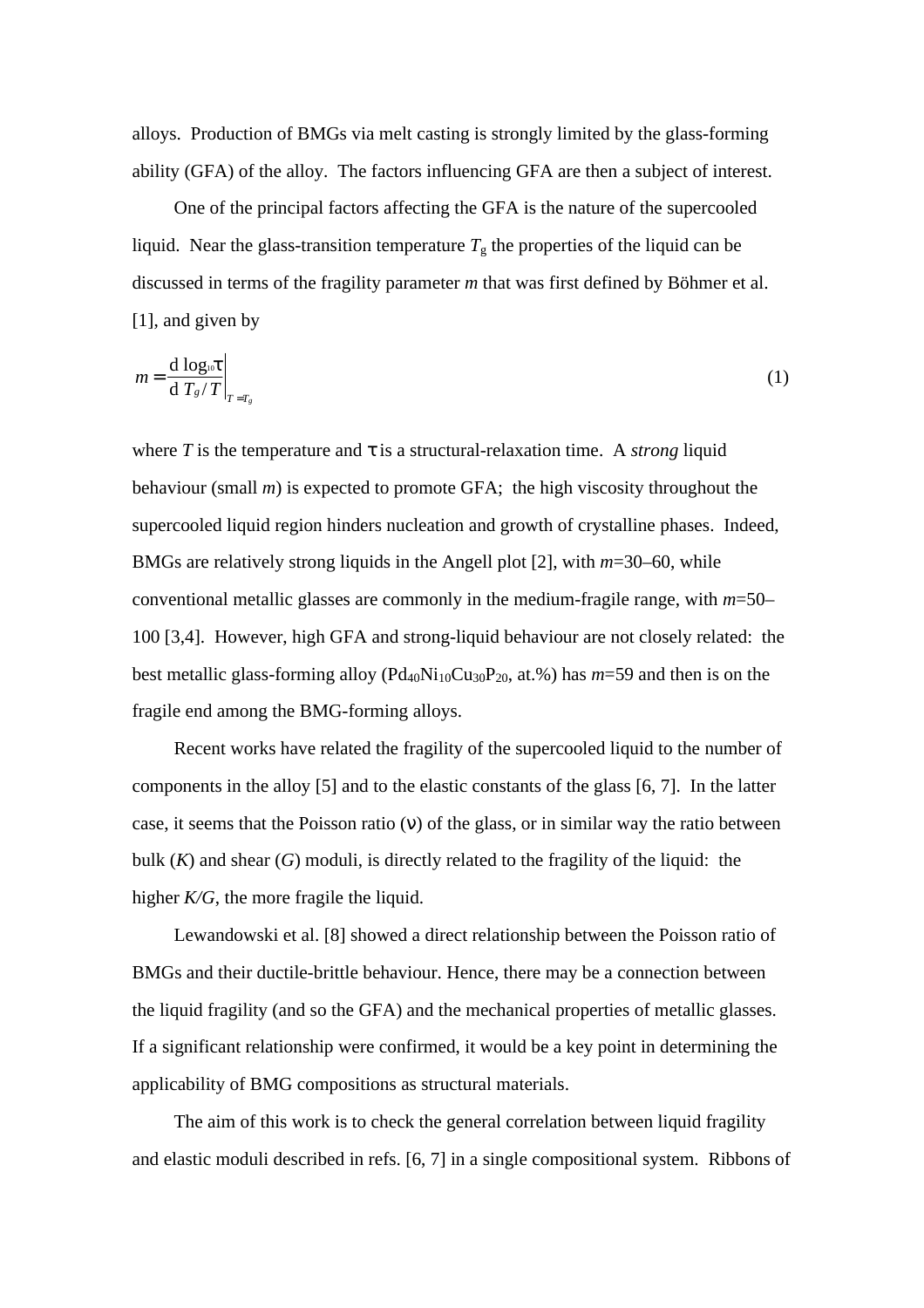composition  $Ca_{(30-60)}Mg_{(5-50)}Cu_{(5-60)}$  (nominal composition, at.%) were produced by rapid melt-quenching in a melt-spinner. This system was found to have high GFA around the  $Ca<sub>50</sub>Mg<sub>20</sub>Cu<sub>30</sub>$  composition [9]. Rapid quenching allowed us to obtain a wide set of compositions with amorphous structure around the BMG-forming composition. The liquid fragility was determined by calorimetric methods while the elastic constants of the amorphous alloys were estimated from those of the pure elements in close-packed structures.

### **2. Experimental details**

Pure Ca, Mg and Cu were melted in a BN crucible under argon atmosphere. Ribbons (with thickness between  $90 \pm 10$  and  $140 \pm 10$  µm) were produced by meltspinning on a copper wheel with peripheral of 20 m  $s^{-1}$  and other experimental conditions held constant. Table 1 lists the glasses produced; the quoted compositions were determined by energy-dispersive spectroscopy (EDS) in a JEOL-JSM 5800 lowvacuum scanning electron microscope. Amorphicity was assessed by X-ray diffraction in a Philips PW 1050/80 diffractometer (CuKα radiation).

The glass transition  $(T_g)$ , crystallization  $(T_x)$ , melting  $(T_m)$  and liquidus  $(T_1)$ temperatures were determined by calorimetric analysis in a TA-instruments Q1000 differential scanning calorimeter (DSC). The ribbons were annealed with different heating rates Q ranging from 1 K min<sup>-1</sup> to 30 K min<sup>-1</sup> in order to determine  $T_{\rm g}$  and  $T_{\rm x}$  as a function of *Q*.

# **3. Results and Discussion**

Table 1 summarizes some of the results obtained. For alloys 1, 4, 9 and 12, X-ray analysis does not show any crystalline peaks, but the reduced area of the DSC exotherms indicates some degree of prior crystallization. The values of  $T_g$ ,  $T_x$ ,  $T_m$  and  $T_l$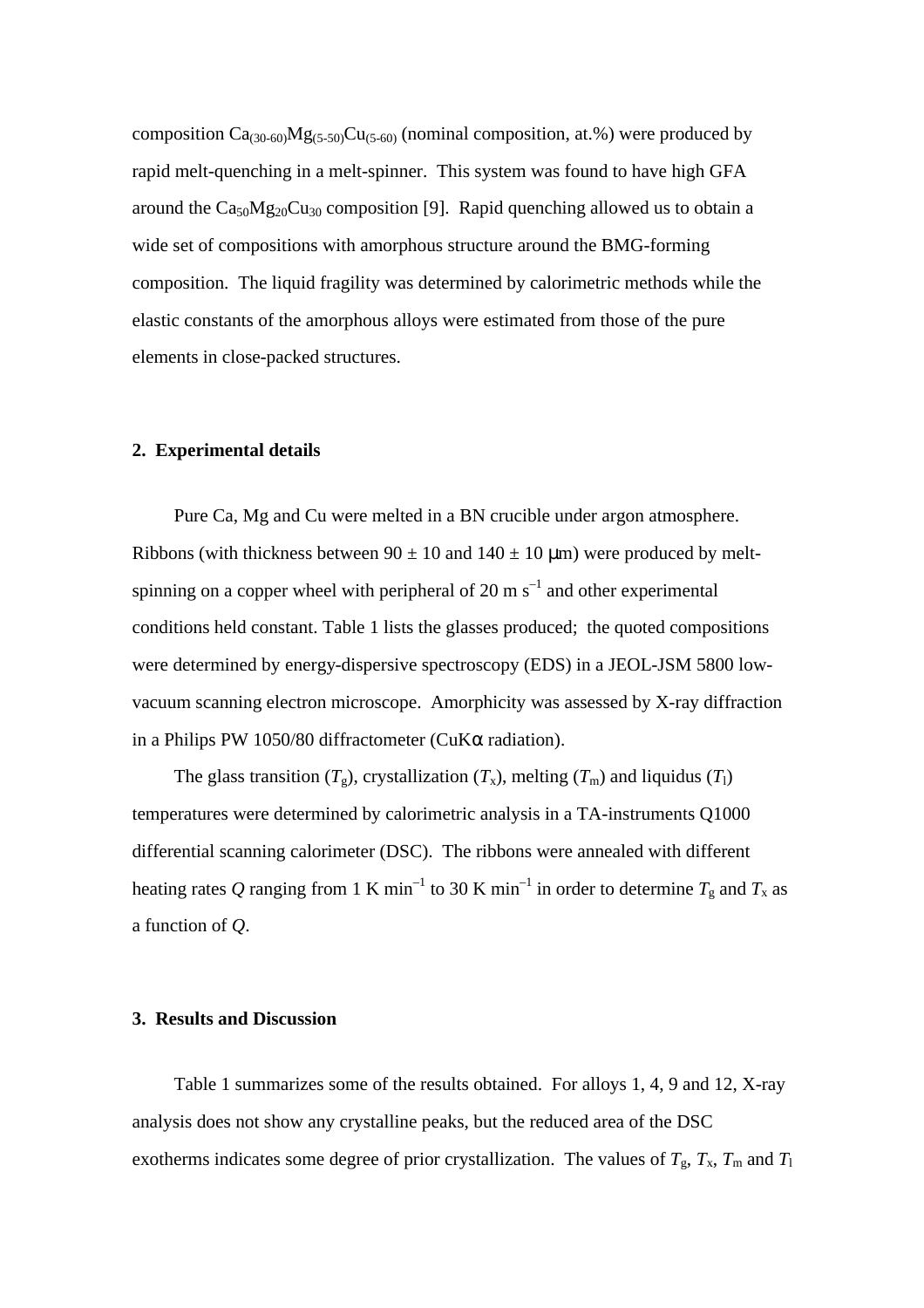quoted in Table 1 were obtained with  $Q = 20$  K min<sup>-1</sup>. In Fig. 1(a) a DSC scan of alloy 8 clearly shows the glass-transition, crystallization-onset and melting temperatures. There is an exothermic relaxation before the glass transition in most of the samples. From the results in Table 1 the position of a eutectic point in the ternary diagram can be deduced: the difference between liquidus and melting temperatures  $T_1 - T_m$  always decreases when approaching the composition  $Ca_{40}Mg_{30}Cu_{30}$ . This is consistent with the existence of a BMG-forming alloy around the nearby composition  $Ca_{50}Mg_{20}Cu_{30}$  [9].

The fragility parameter *m* of the alloys was calculated from the variation of  $T_x$ with *Q*. At lower heating rates, the supercooled alloy has more time to relax and then both the glass transition and crystallization occur at lower temperatures. This kinetic behaviour can be used to measure the temperature dependence of a characteristic relaxation time [10,11]. At low *Q*, both  $T_g(Q)$  and  $T_x(Q)$  can be fitted by the Vogel-Fulcher-Tammann (VFT) equation [12]

$$
Q^{-1} = A \exp\left(\frac{DT_0}{T - T_0}\right) \tag{2}
$$

where *D*, *A* and  $T_0$  are fitting parameters and *T* is either  $T_g$  or  $T_x$  measured at heating rate *Q*. From the VFT fit the fragility parameter *m* is calculated from

$$
m = \frac{DT_0T_{\text{ref}}}{\left(T_{\text{ref}} - T_0\right)^2 \ln 10},\tag{3}
$$

where  $T_{\text{ref}}$  is either  $T_{\text{g}}$  or  $T_{\text{x}}$  at the lowest heating rate  $Q = 1$  K min<sup>-1</sup>. The Ca-Mg-Cu alloys studied have  $T_x$  close to  $T_g$ . At low Q in many compositions,  $T_g$  is difficult to determine because of the reduction of the calorimetric signal and/or the overlap between the glass transition and crystallization. Therefore, in this work fragility was calculated from the variation of  $T_x$ . In Fig. 1(b) the DSC scans at different *Q* for sample 8 show clearly that  $T_x$  is lowered as  $Q$  is reduced.

Figure 2 shows the variation of  $Q^{-1}$  with the inverse crystallization temperature for some of the samples. The alloys with partially crystalline as-quenched structure were not considered in the fragility study. In a partially crystallized sample the glassy matrix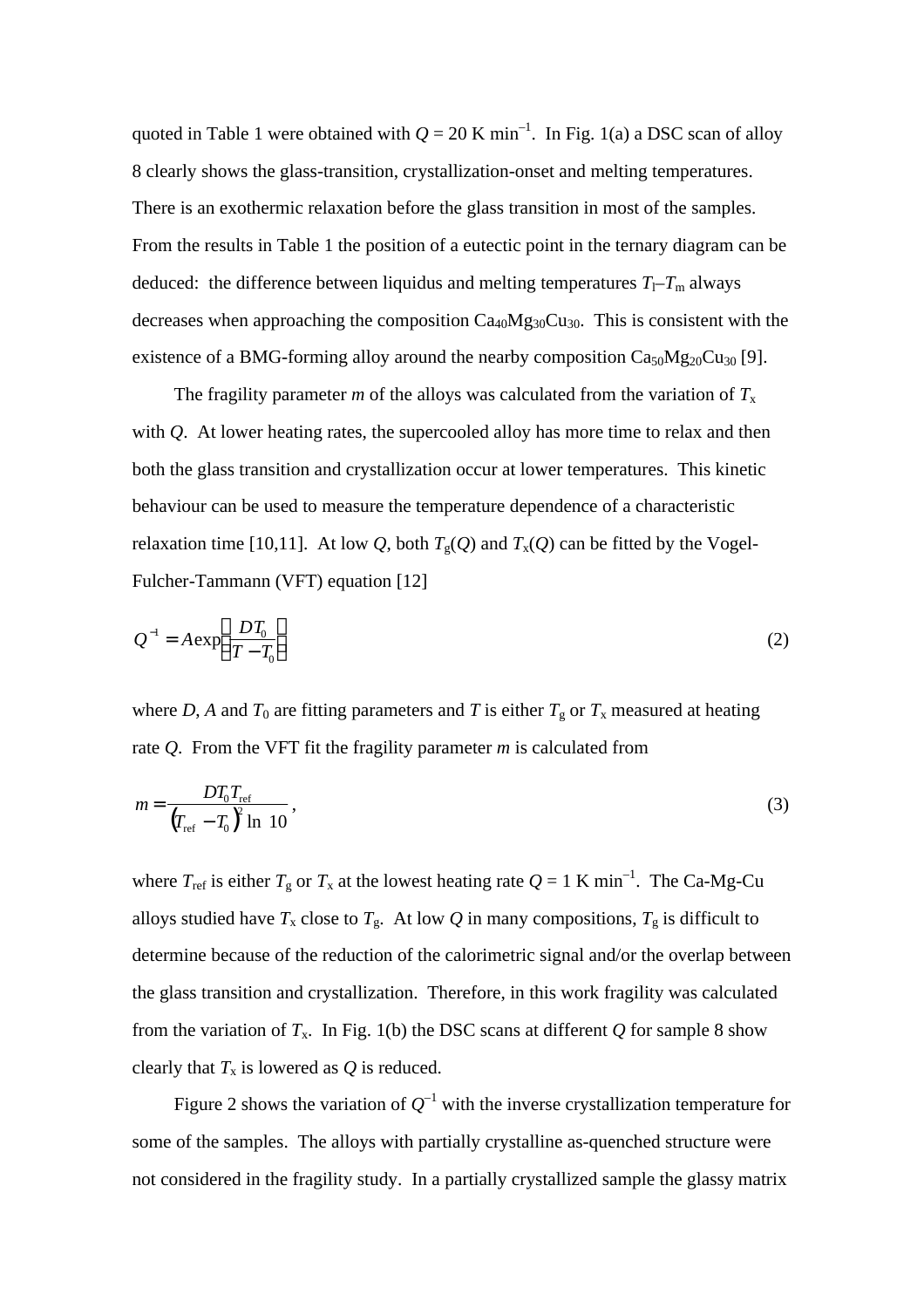and the whole ribbon may have different compositions. As seen in Fig. 2, all the analysed alloys have fragility values within the range *m*=26-36. These values are similar to those obtained by calorimetric methods in other BMG-forming alloys [7, 12] and characterize the Ca-Mg-Cu compositions as strong liquids. Here it is worth bearing in mind that the fragility values differ between viscosity and calorimetric measurements as well as between calorimetric methods using  $T_g$  or  $T_x$ . Fragility values in the literature can be compared only with caution.

The elastic constants *E* (Young modulus), *G*, *K* and ν of amorphous metallic alloys are closely related to the values for the constituent elements in their close-packed structures. They can be estimated as [13]

$$
M^{-1} = \sum f_i M^{-1} \tag{4}
$$

where  $M$  denotes any elastic constant and  $f_i$  the atomic percentage of the  $i$ -th constituent element (For further work on this correlation, see [14]). This relationship works quite well in systems in which all the constituents are metallic elements, while there are significant deviations in systems containing P, B and Be. The values of the Poisson ratio predicted in this work using Eq. (4), are not claimed to be accurate, but they do provide a way of ranking the Ca-Mg-Cu alloys by their value of ν (or similarly by  $K/G=2(1+v)/3(1-2v)$ ).

Figure 3 shows the correlation between *m* and *K*/*G*. As expected, the fragility of the liquid increases with the *K*/*G* ratio of the alloy. The correlation shown in Fig. 3 is not by itself conclusive; for confirmation, it would be good to have more glass compositions and corresponding measurements of elastic moduli. However, the trend in Fig. 3 is consistent with similar, recently noted correlations both in metallic and general glasses [6, 7].

Fragility and GFA are generally correlated in glasses. A low fragility (strong liquid) is expected to promote GFA. However, the number and relative stability of competing crystalline phases are also decisive in determining the GFA of a given alloy within a single compositional system. Indeed, no correlation can be made between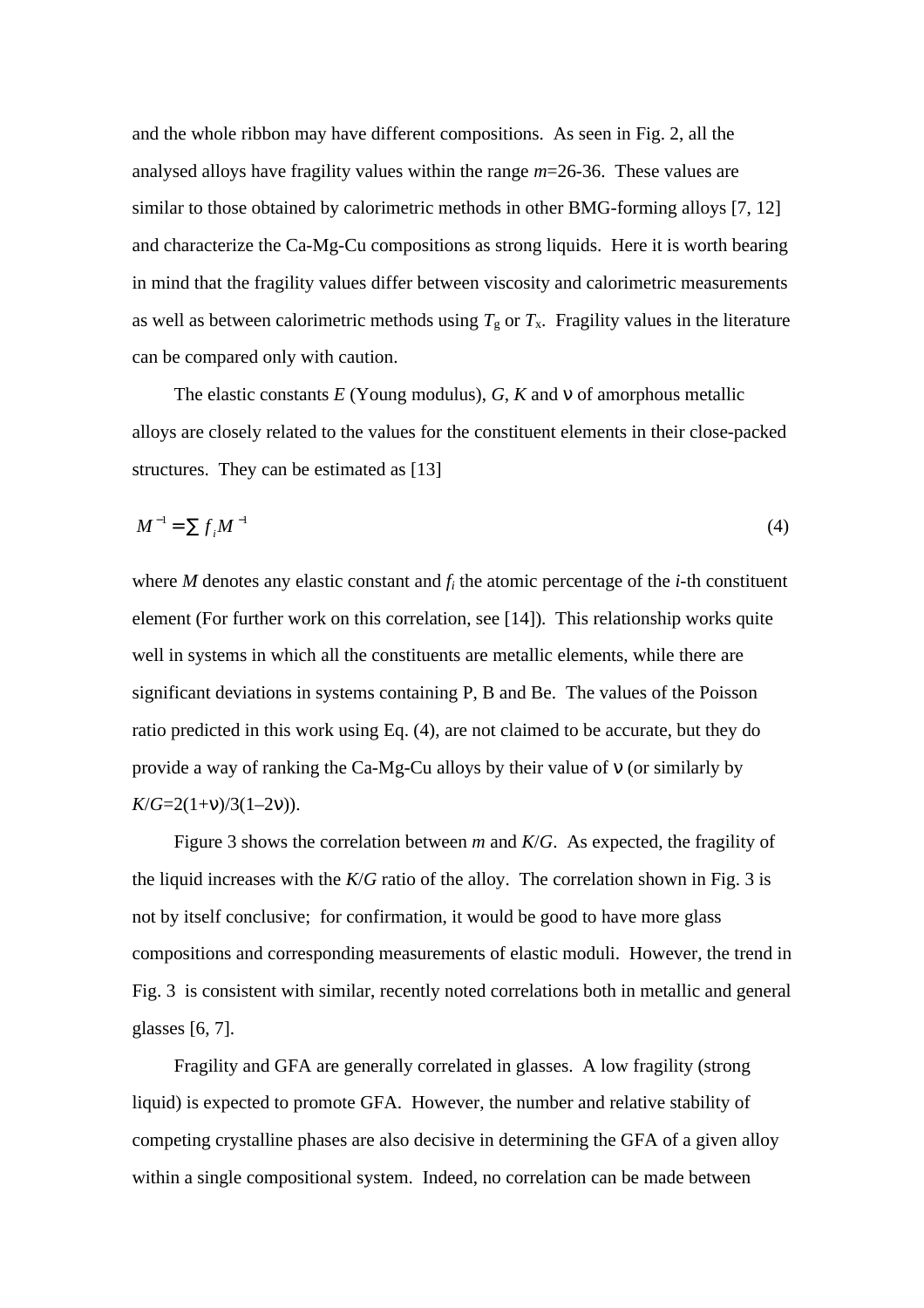GFA and fragility for the Ca-Mg-Cu system. The decrease of the liquid fragility with the increase of Mg concentration leads to partially crystalline as-quenched alloys beyond  $\sim$  20 at.% Mg.

# **4. Conclusions**

The fragility of the supercooled liquid and the Poisson ratio of the corresponding glass have been found to be correlated in recent works. The present study of the Ca-Mg-Cu system shows a similar correlation within a single compositional system. The fragility parameters of compositions in the Ca-Mg-Cu system were calculated by means of calorimetric measurements. The elastic constants of metallic glasses were estimated as a weighted average of the values of their constituent elements in their close-packed structures. Although further work would be desirable, it appears that the correlation between fragility and elastic moduli is general for metallic glasses. If verified, this would become a powerful tool when choosing compositions for possible new BMGs. A more detailed knowledge of the relationship between the elastic constants of the metallic components and both the GFA and the elastic constants of the glass can be of great value in guiding the selection of new BMG compositions with good mechanical properties for structural applications.

### **Acknowledgements**

EP work was funded by CICYT, grant MAT2004-01214 and Generalitat de Catalunya, grant 2001SGR00190. YZ and ALG acknowledge support from Trinity College, Cambridge, the Cambridge Overseas Trust and European Commission RTN "Ductilisation of bulk metallic glasses".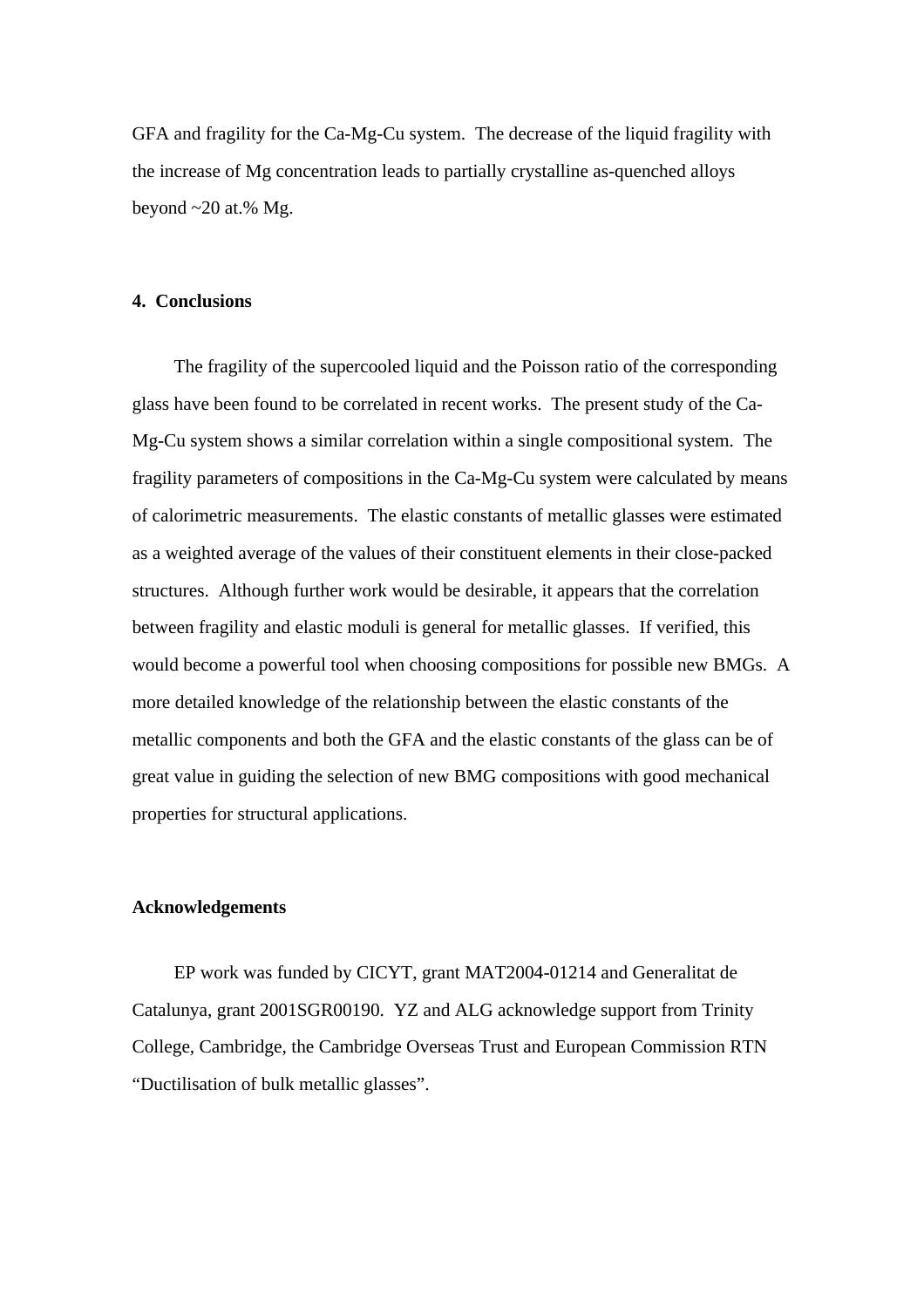# **References**

- [1] R. Böhmer, K.L. Ngai, C.A. Angell, D.J. Plazek, J. Chem. Phys. 99 (1993) 4201– 4209.
- [2] C.A. Angell, J. Non-Cryst. Solids 131-133 (1991) 13–31.
- [3] D.N. Perera, J. Phys.: Condens. Matter. 11 (1999) 3807–3812.
- [4] G.J. Fan, E.J. Lavernia, R.K. Wunderlich, H.J. Fecht, Philos. Mag. 84 (2004) 2471–2484.
- [5] L. Shadowspeaker, R. Busch, Appl. Phys. Lett. 83 (2004) 2508–2510.
- [6] V.N. Novikov, A.P. Solokov, Nature 432 (2004) 961–963.
- [7] W.H. Wang, B. Yu, H.Y. Bai, E. Pineda, A.L. Greer, "Relationship between the fragility of metallic liquids and the properties of the corresponding metallic glasses", unpublished work.
- [8] J.J. Lewandowski, W.H. Wang, A.L. Greer, Philos. Mag. Lett. 85 (2005) 77–87.
- [9] O.N. Senkov, J.M. Scott, Scripta Mater. 50 (2004) 449–452.
- [10] H.S. Chen, J. Non-Cryst. Solids 27 (1978) 257–263.
- [11] H.S. Chen, J. Non-Cryst. Solids 29 (1978) 223-229.
- [12] D.N. Perera, A.P. Tsai, J. Phys. D: Appl. Phys. 33 (2000) 1937–1946.
- [13] Z. Zhang, R.J. Wang, L. Xia, B.C. Wei, D.Q. Zhao, M.X. Pan, W.H. Wang, J. Phys: Condens. Matter 15 (2003) 4503–4509.
- [14] Y. Zhang, A.L. Greer, "Correlations for predicting plasticity or brittleness of metallic glasses", this volume.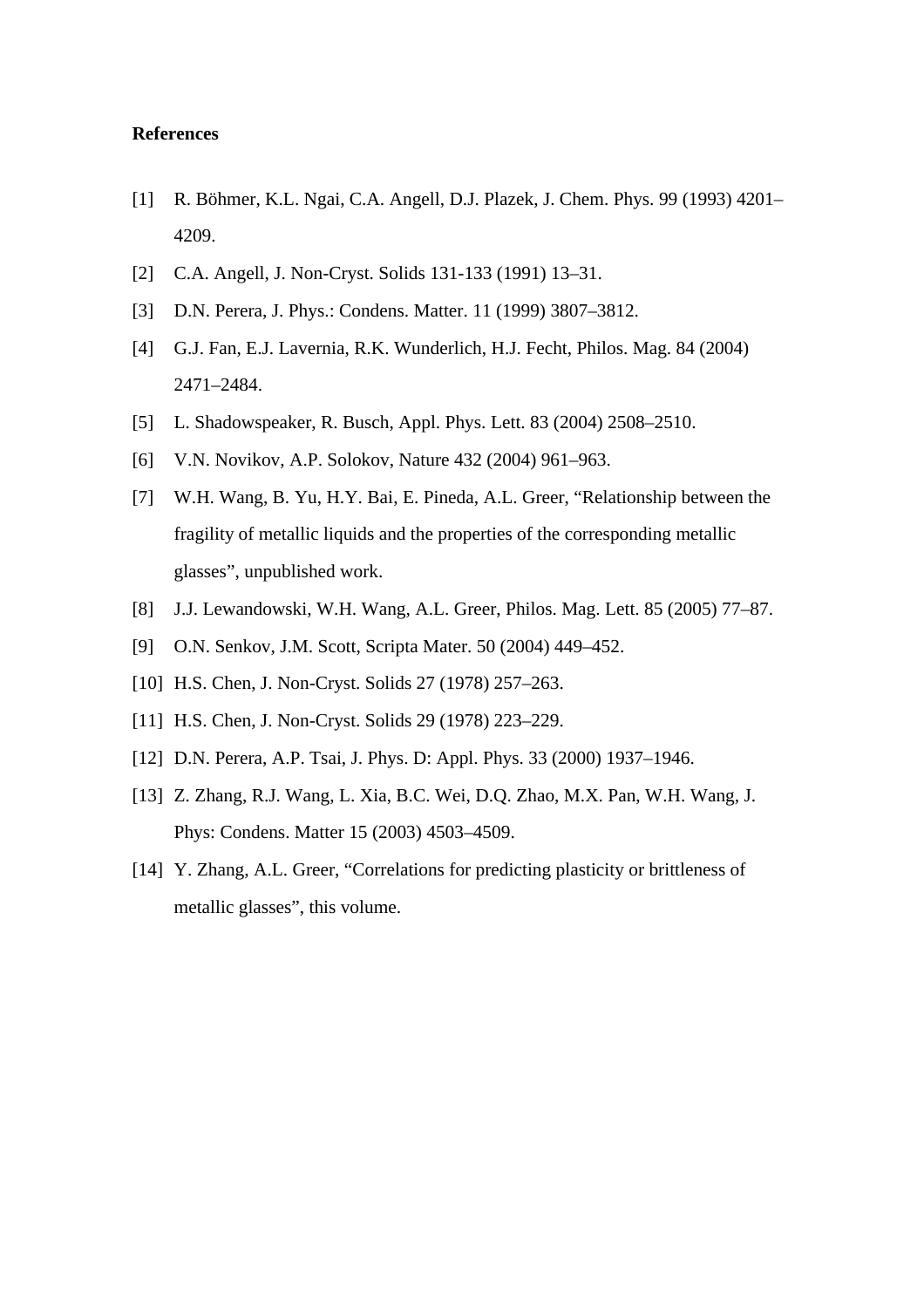| япіє |  |
|------|--|
|------|--|

| Alloy<br>no.   | Composition<br>$(at.\%)$                                 | Structure<br>after<br>quenching <sup>a</sup> | $T_{\rm g}$ (°C) | $T_{\rm x}$ (°C) | $T_{\rm m}$<br>$(C^{\circ}C)$ | $T_1$<br>$(C^{\circ}C)$ | $T_1 - T_m$<br>$(C^{\circ}C)$ |
|----------------|----------------------------------------------------------|----------------------------------------------|------------------|------------------|-------------------------------|-------------------------|-------------------------------|
| $\mathbf{1}$   | $Ca49.5Mg4.6Cu45.9$                                      | A/C                                          | 109              | 148              | 351                           | 535                     | 184                           |
| $\overline{2}$ | $Ca48.0Mg10.7Cu41.3$                                     | $\mathbf{A}$                                 | 124              | 146              | 356                           | 487                     | 131                           |
| 3              | $Ca48.9Mg18.5Cu32.6$                                     | $\mathbf{A}$                                 | 128              | 156              | 353                           | 411                     | 58                            |
| $\overline{4}$ | $Ca49.1Mg29.0Cu21.9$                                     | A/C                                          |                  | 153              | 353                           | 369                     | 17                            |
| 5              | $Ca51.0Mg37.6Cu11.4$                                     | $\mathsf{C}$                                 |                  |                  |                               |                         |                               |
| 6              | $Ca38.4Mg3.7Cu57.9$                                      | $\mathbf{A}$                                 | 138              | 150              | 423                           | 529                     | 106                           |
| 7              | $Ca38.8Mg9.2Cu52.0$                                      | $\mathbf{A}$                                 | 123              | 145              | 374                           | 500                     | 126                           |
| 8              | $Ca38.9Mg18.1Cu43.0$                                     | $\mathbf{A}$                                 | 119              | 147              | 374                           | 435                     | 60                            |
| 9              | Ca <sub>40.3</sub> Mg <sub>27.0</sub> Cu <sub>32.7</sub> | A/C                                          | 125              | 143              | 375                           | 376                     | 1                             |
| 10             | $Ca_{40}Mg_{40}Cu_{20}^{b}$                              | $\mathcal{C}$                                |                  |                  |                               |                         |                               |
| 11             | $Ca_{30}Mg_5Cu_{65}^b$                                   | $\mathcal{C}$                                |                  |                  |                               |                         |                               |
| 12             | $Ca28.9Mg8.2Cu62.9$                                      | A/C                                          | 127              | 143              | 421                           |                         |                               |
| 13             | $Ca28.7Mg16.9Cu54.4$                                     | A                                            | 123              | 155              | 371                           | 432                     | 61                            |
| 14             | $Ca28.5Mg26.5Cu45.0$                                     | $\mathbf{A}$                                 | 114              | 156              | 372                           | 380                     | 8                             |
| 15             | $Ca_{30}Mg_{50}Cu_{20}^{b}$                              | $\mathcal{C}$                                |                  |                  |                               |                         |                               |

 $A^A$  = amorphous, C = crystalline or partially crystalline, A/C = maybe partially crystalline.

<sup>b</sup>Nominal compositions instead of EDS results are quoted for these samples.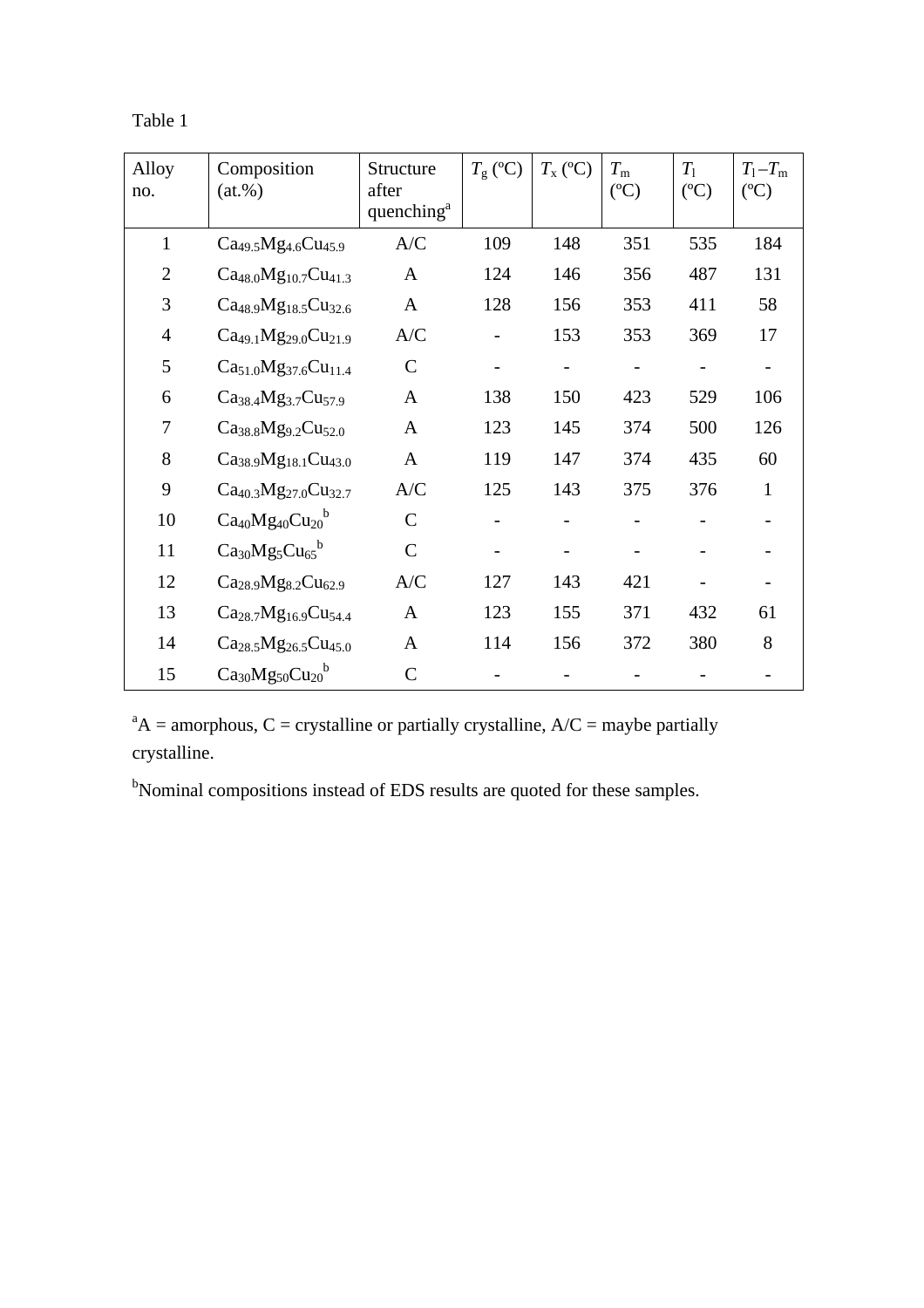

Fig. 1. (a) DSC curve for alloy 8 at  $Q = 20$  K min<sup>-1</sup>. (b) DSC curves for alloy 8 at different heating rates.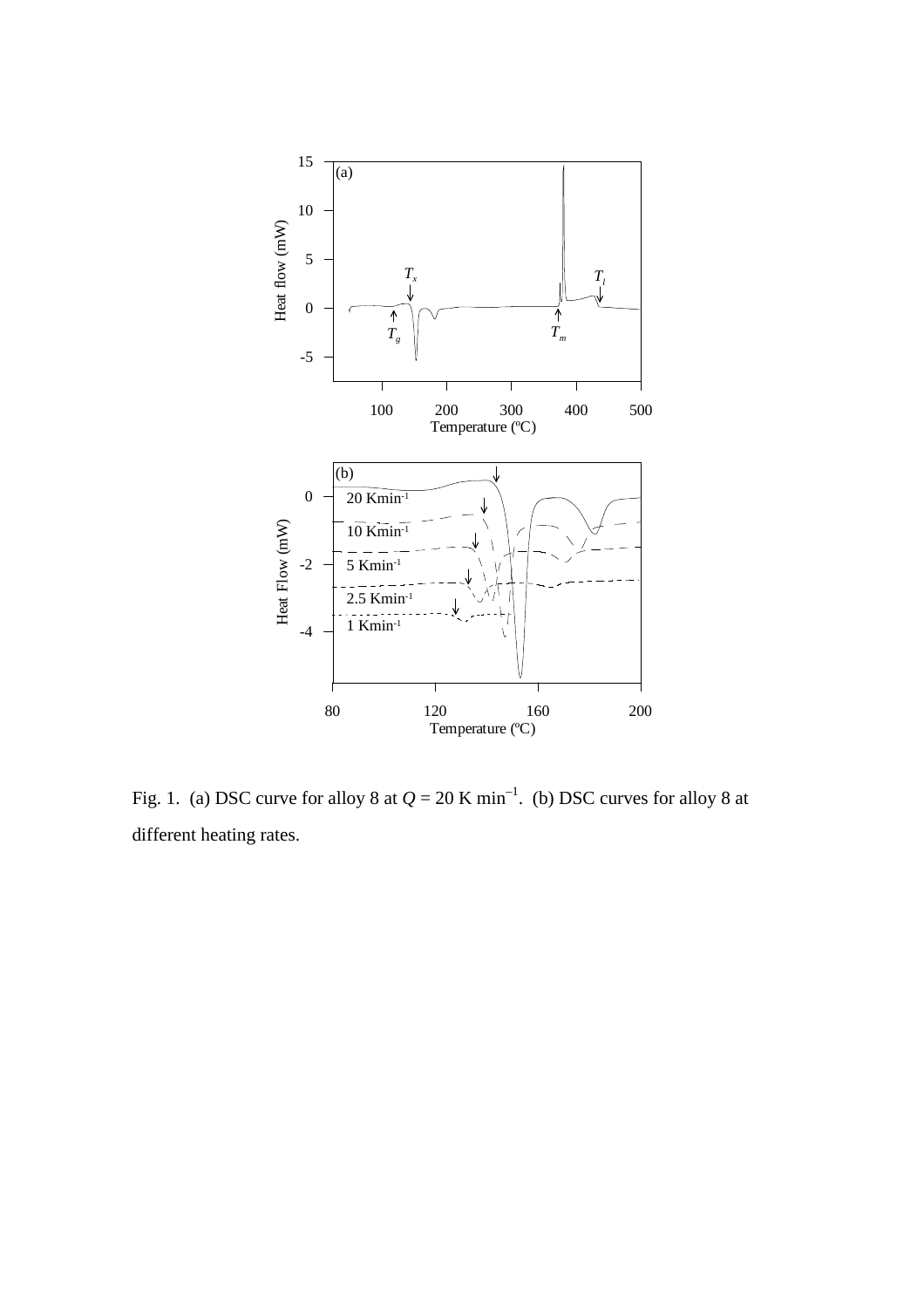

Fig. 2. An Arrhenius plot of the variation of the inverse DSC heating rate  $Q^{-1}$  with the inverse crystallization temperature  $T_x$  for alloys 2, 3, 7, 8, 13 and 14 in Table 1. The dashed and solid lines are VFT curves with different fragility values.